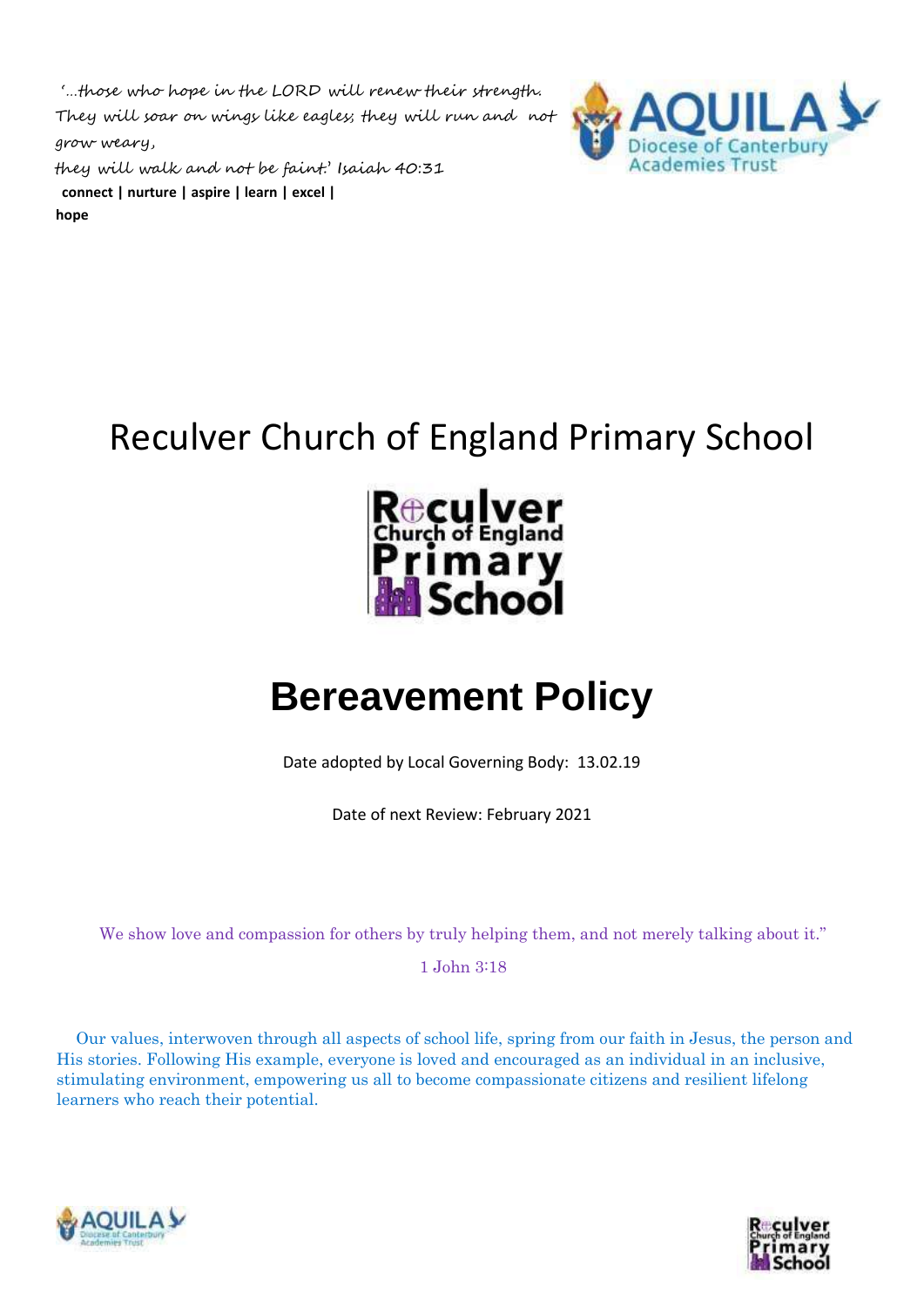### **Emotional Wellbeing and Mental Health:**

Reculver CE Primary School is a community and we are mindful of the need to support and protect the Emotional Wellbeing and Mental Health of all members of our community including pupils, staff, wider families, visitors and volunteers. All actions are underpinned by the need to protect Emotional Wellbeing and Mental Health and vigilance in this respect is maintained.

#### **School Background:**

Reculver CE Primary School is openly inclusive, welcoming all children from the whole community to a caring and happy environment where they can achieve to the very best of their abilities.

At Reculver we believe that all children are unique and we encourage them to develop their strengths and creativity as individuals. We emphasise the development of the wholelearner physically, intellectually, emotionally and ethically.

### **Rationale:**

Every 22 minutes in the UK a parent of dependent children dies, leaving about 41,000 bereaved children each year. Many more are bereaved of a Grandparent, sibling, friend or other significant person and sadly, around 12,000 children die in the UK each year.

Within our school community there will almost always be some recently bereaved children who are struggling with their own situation – or sometimes the entire school community is impacted by the death of a member of staff or a pupil. We would hope to not encounter such circumstances, but the statistical inevitability of such an occurrence implies the necessity of having a Bereavement Policy in place in order that we might be proactive rather than reactive, when responding to these sensitive situations.

Empathic understanding in the familiar and secure surroundings of school may be all the bereavement support some children – or staff – require, though referral to more specialist support should be a consideration where the impact of grief is more complex. Additional information and resources can be accessed at [www.childbereavement.org.uk.](http://www.childbereavement.org.uk/)

#### **Objectives**

The core intentions of the policy are:



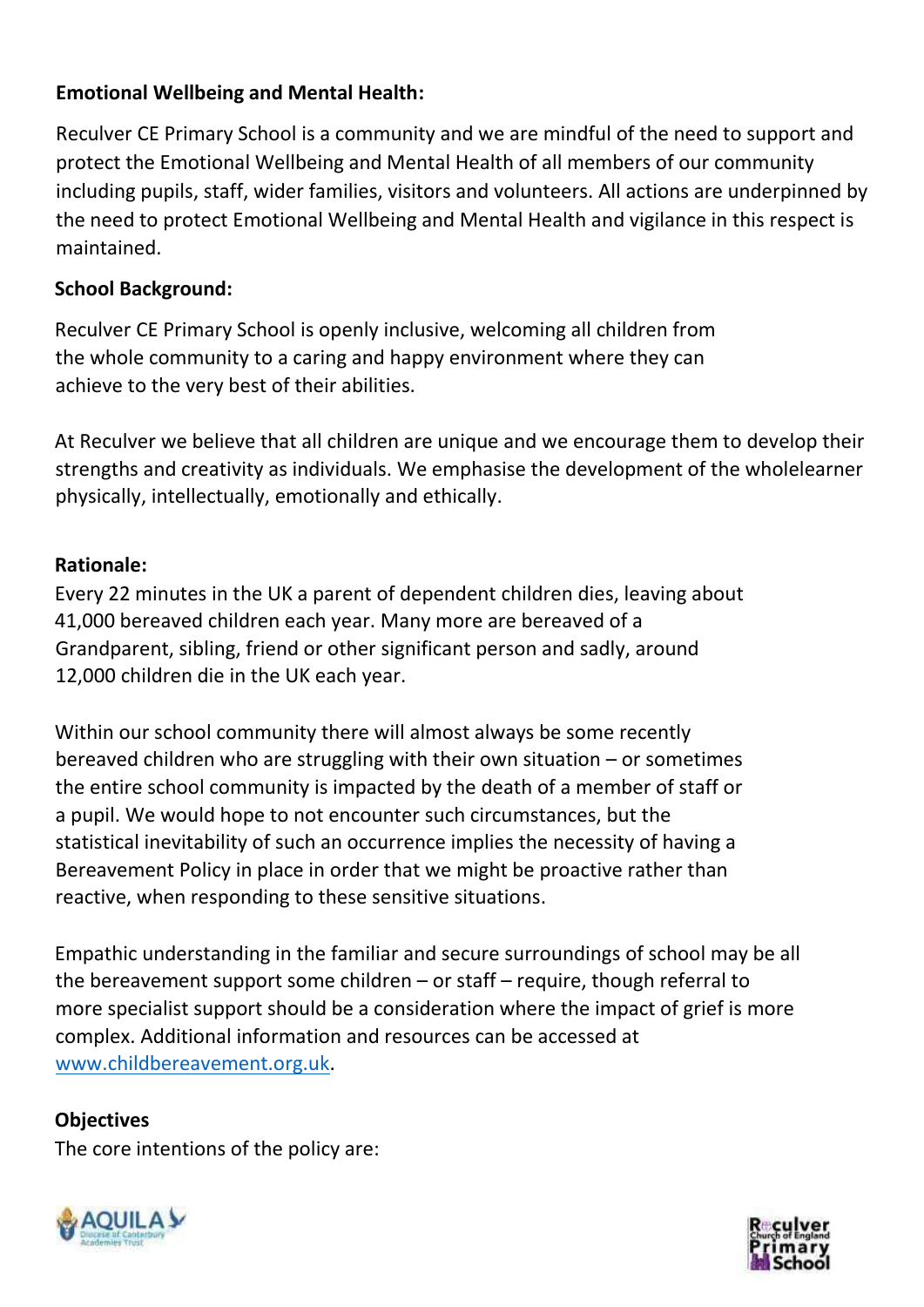- To support pupils and/or staff before (where applicable), during, and after bereavement
- To enhance effective communication and clarify the pathway of support between school, family and community.
- To identify key staff within school and LA, and clarify the pathway of support.
- The Children Act 1989 aimed to ensure that the welfare of the child was paramount, working in partnership with parents to protect the child from harm

( http://www.legislation.gov.uk/ukpga/1989/41/section/1 ). All intentions of this policy endorse that aim as we endeavour to counter any adverse effects of bereavement and maintain pupils' emotional well-being.

#### **The role of the governing body**

• To approve policy and ensure its implementation, to be reviewed in three years.

#### **The role of the head teacher**

- To monitor progress and liaise with external agencies.
- To respond to media enquiries.
- To be first point of contact for family/child concerned.
- To keep the governing body fully informed.
- **Head teacher:**

#### **The role of the LA**

• To advise and support staff. Consult on referral pathways and identification of complex grief.

#### **The role of the Wellbeing Manager**

• To have bereavement support training and cascade learning to other staff.

#### **Procedures:**



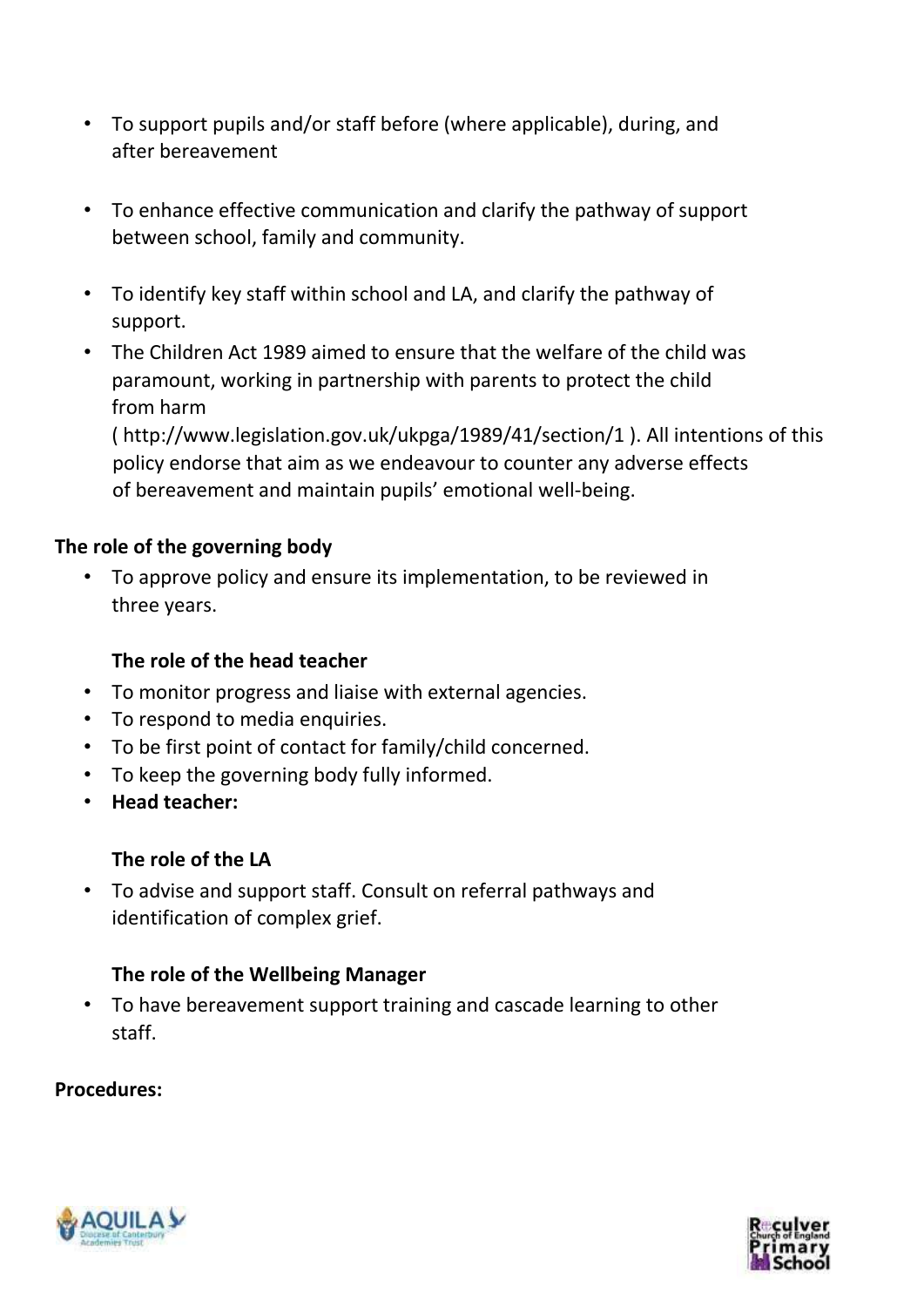- 1. Contact with the deceased's family should be established by the Head Teacher and their wishes respected in communicating with others. Factual information is essential to avoid rumour and confusion, whilst being sensitive to cultural and religious considerations.
- 2. Staff should be informed before pupils and be prepared (through prior training) to share information in age-appropriate ways, as agreed for each individual circumstance.
- 3. Pupils who are affected should be informed, preferably in small groups, by someone known to them.
- 4. A letter to all school families affected should be composed at the earliest opportunity and a decision made as to whom and how it should be distributed.
- 5. The school should be aware that the school timetable may need a degree of flexibility to accommodate the needs and wellbeing of children affected by the situation. However, minimal disruption to the timetable also offers a sense of security and familiarity.
- 6. Staff affected by the death will be offered ongoing support as appropriate.
- 7. In consultation with the bereaved family, arrangements for funeral attendance may be clarified, with the consideration of full or partial school closure in some circumstances.
- 8. Where necessary a press statement should be prepared by the Head Teacher
- 9. School should be aware that the impact of bereavement follows a child throughout their school life so information should be recorded and shared with relevant people, particularly at transition points.

**Suggested templates for letter to parents** 



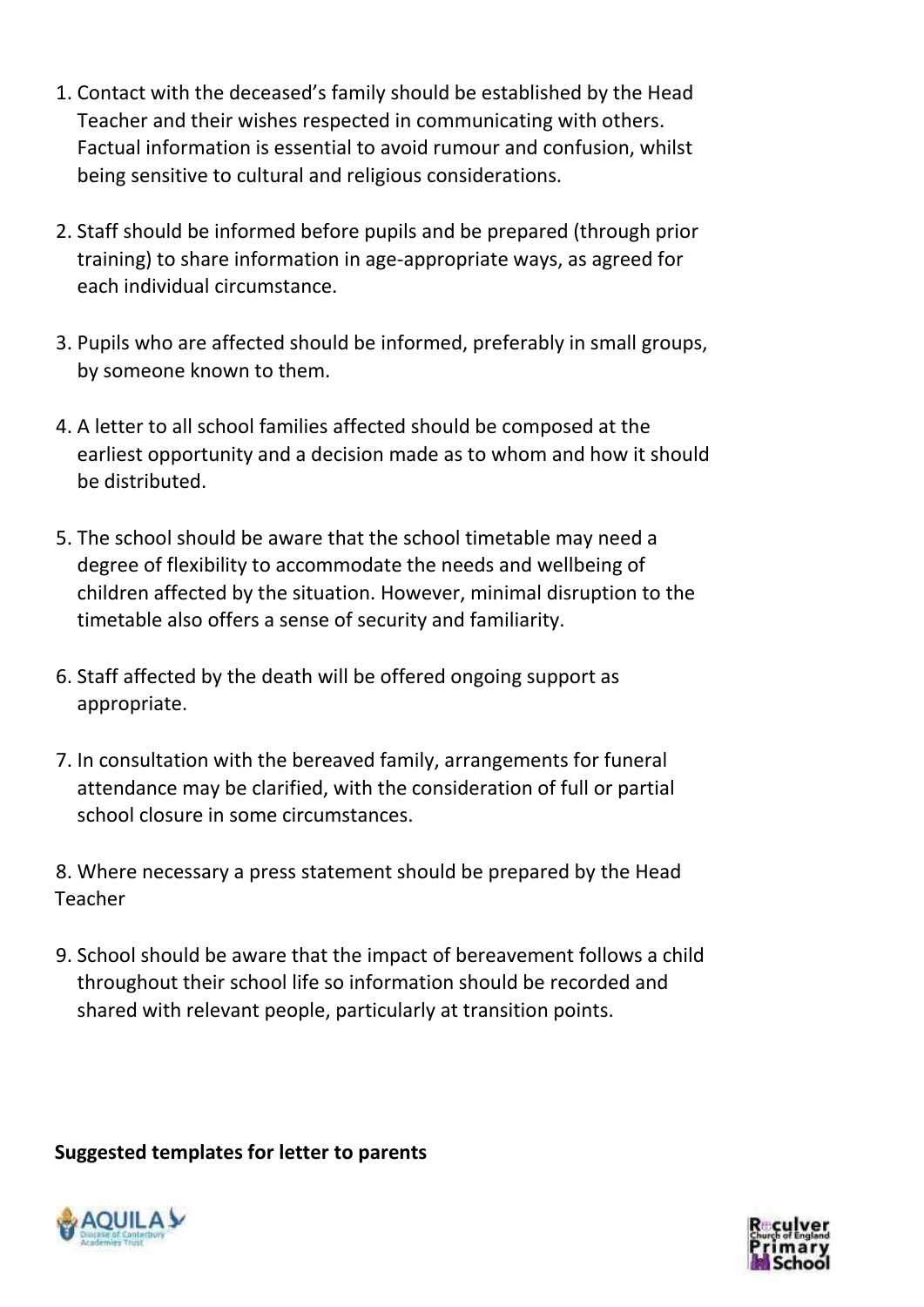*Before sending a letter home to parents about the death of a pupil, permission must be gained from the child's parents.* 

*The contents of the letter and the distribution list must be agreed by the parents and school* 

*Sample letter on death of a pupil:* 

Dear Parents/Carers,

Your child's class teacher/form tutor/had the sad task of informing the children of the death of <Name>, a pupil in <Year>.

<Name> died from an illness called ………. As you may be aware, many children who have …………. get better but sadly <Name> had been ill for a long time and died peacefully at home yesterday.

He/She was a very popular member of the class and will be missed by everyone who knew him/her.

When someone dies it is normal for their friends and family to experience lots of different feelings like sadness, anger and confusion. The children have been told that their teachers are willing to try to answer their questions at school but if there is anything more that you or your child needs to know, please do not hesitate to ring the school office and we would be more than happy to help you.

We will be arranging a memorial service in the school in the next few months as a means of celebrating <Name..'s> life.

Yours sincerely



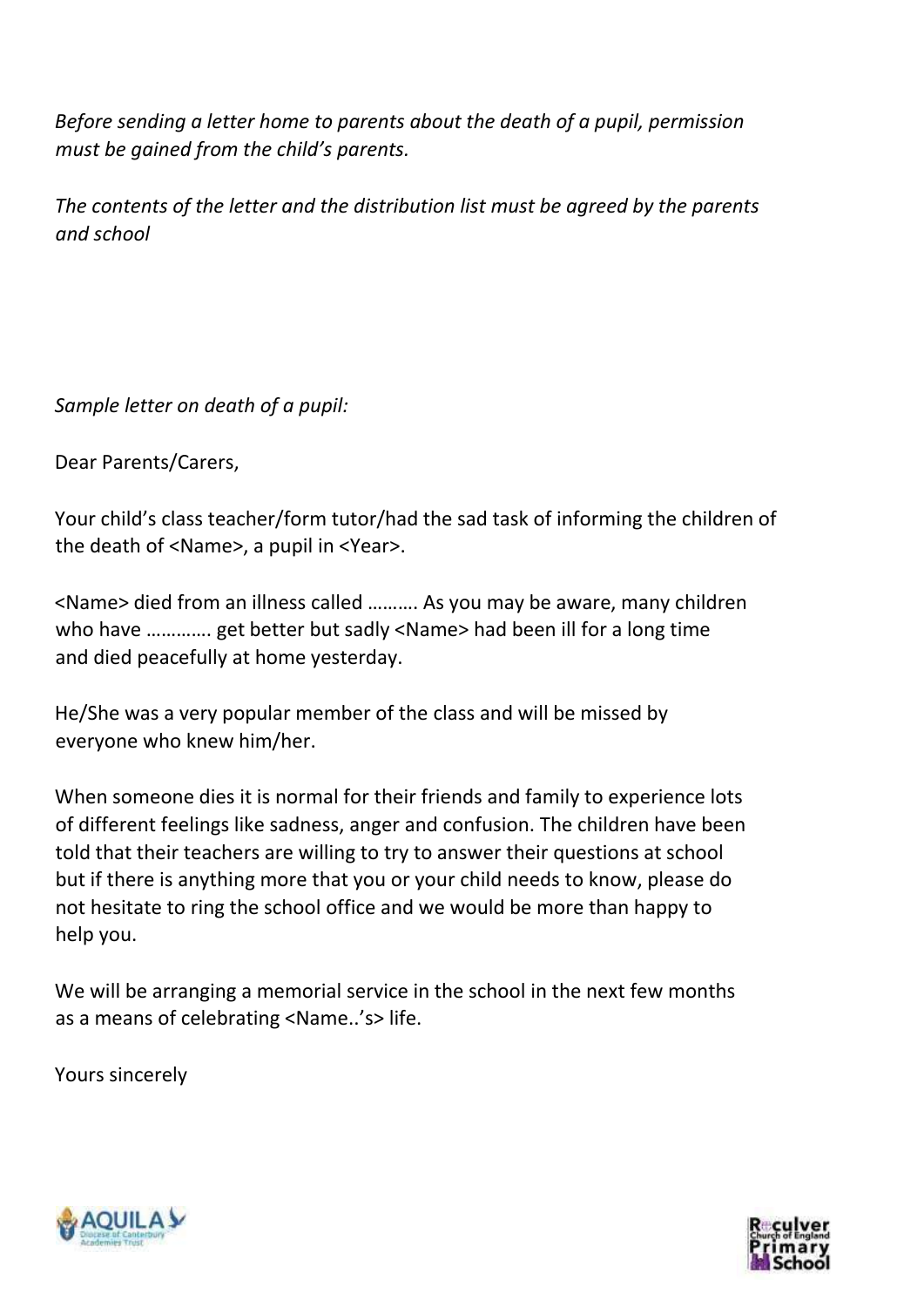*Sample letter to bereaved parents:* 

Dear….

We are so very sorry to hear of <name of child> death. There are no words to express the sadness of losing a child and we can only begin to imagine the anguish you must be going through.

Clearly, as a school community, we will miss *him/her* very much and we are doing our best to offer comfort and support to *his/her* friends and classmates. *He/she* was a much loved member of our school family.

If we can do anything to help as you plan *<name of child>* funeral service or other memorial opportunities, please let us know. In time, we will also ensure that anything of *<name of child>* that remains in school is returned to you, including photographs we may have on the school system.

Be assured that you are in our thoughts at this very sad time and do not hesitate to contact us if we can be of support in any way.

With sympathy,

<Name> Head Teacher